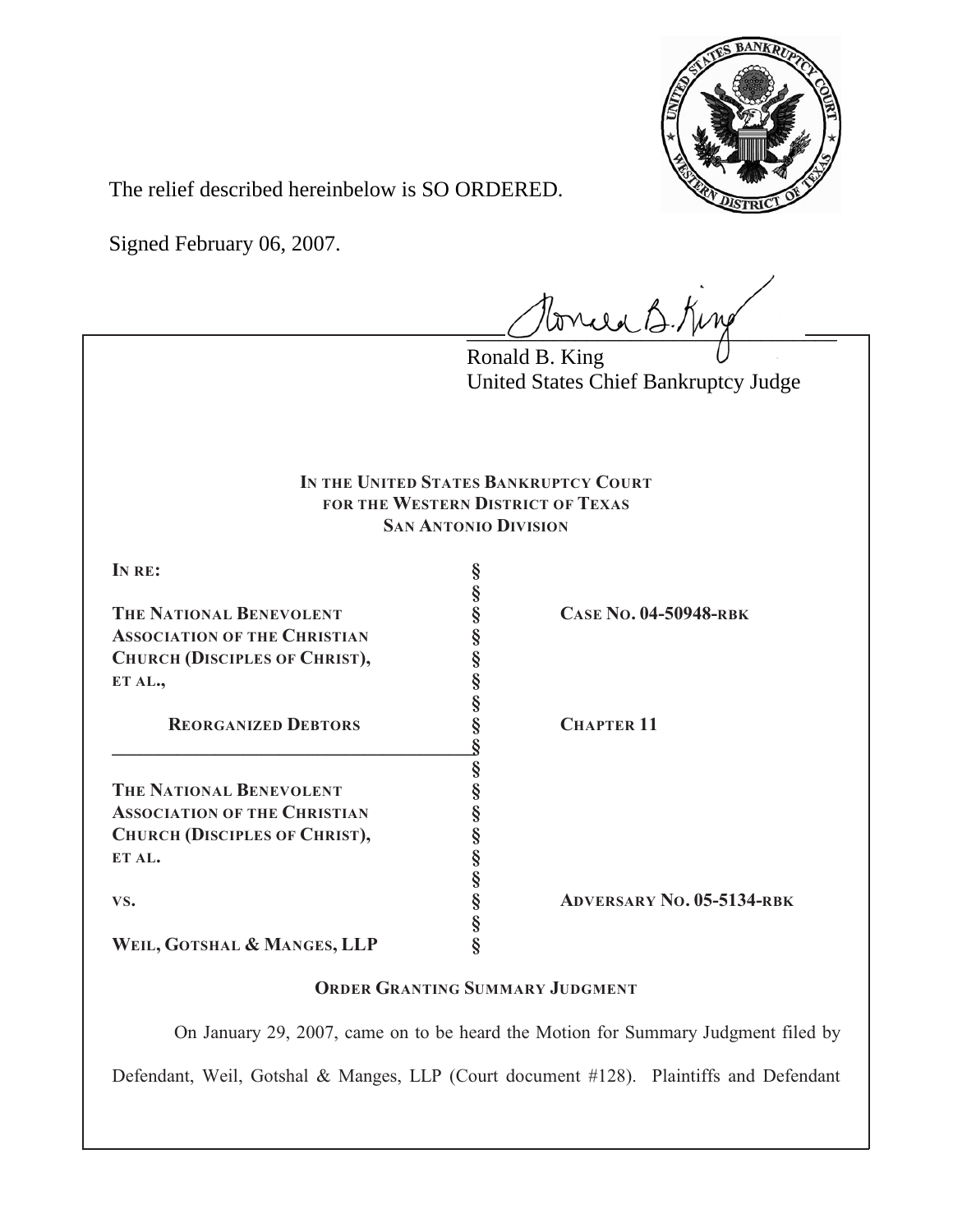appeared by and through their attorneys of record and announced ready. After reviewing the Motion, the Response, the briefs, and the summary judgment evidence on file at the time of the hearing, and after hearing the argument of counsel, the Court is of the opinion that summary judgment should be rendered in this adversary proceeding that Plaintiffs take nothing.

Although a number of grounds are asserted by Defendant for the granting of summary judgment, the Court focuses on three grounds.

## 1. *Breach of Fiduciary Duty*.

The Court grants the Defendant's Motion for Summary Judgment on the alleged cause of action for breach of fiduciary duty. The undisputed facts show that Plaintiffs have attempted to elevate a legal malpractice claim into a cause of action for breach of fiduciary duty. The Plaintiffs' claims are based upon allegations of improper representation of the Plaintiffs by advising a course of action that was unfavorable to the Plaintiffs in order to create a fee generating opportunity for Defendant. There is no summary judgment evidence which creates a fact issue regarding a breach of fiduciary duty by Defendant. On the contrary, the summary judgment evidence conclusively demonstrates the Plaintiffs' assertion of a legal malpractice claim rather than a breach of fiduciary duty claim.

#### 2. *Res Judicata*.

The Court grants summary judgment in favor of Defendant on the issue of *res judicata* based upon two final Orders of this Court from which no appeal was taken: The first Order approved the sale by Plaintiffs of eleven of Plaintiffs' senior living facilities for a price of \$210 million in order to pay creditors. The second Order confirmed the Plan of Reorganization, under which creditors were paid 100% of their claims, plus interest. These two Orders constitute *res judicata* on all issues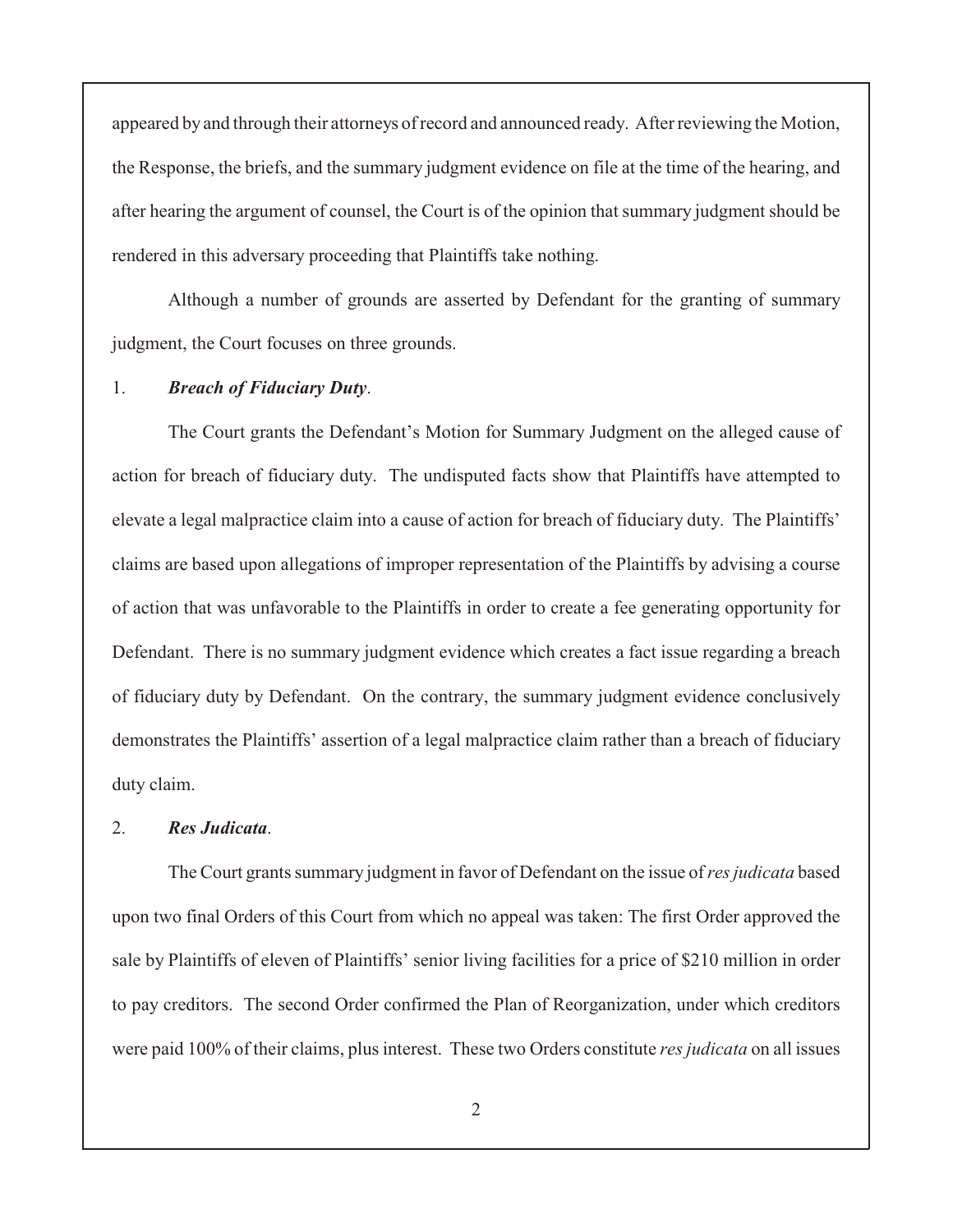which were or could have been litigated in the Motion to Sell or the Plan of Reorganization. Plaintiffs' contentions that the Chapter 11 cases were unnecessary, ill-conceived and never should have been filed constitute a collateral attack on both the sale Order and the Order Confirming the Plan. As stated in *Miller v. Meinhard-Commercial Corp.*, 462 F.2d 358, 360 (5th Cir. 1972):

> The suit is no more than a collateral attack upon the referee's order confirming the plan of arrangement; the integrity of the judgment is challenged . . . Even though an action has an independent purpose and contemplates some other relief, it is a collateral attack if it must in some fashion overrule a previous judgment . . .Through his fraud action, Miller is indirectly asserting that the Chapter XI proceeding should never have been approved and that a Chapter X procedure should have been decreed instead. The suit obviously turns upon what *could* or *should* have happened in the bankruptcy proceeding. It is specious to argue that Miller's action in fraud is unrelated or only coincidentally related to the merits of the bankruptcy proceeding.

(citations omitted, emphasis added). *See also Browning v. Levy*, 283 F.3d 761, 770-774 (6th Cir.

2002); *Eubanks v. FDIC*, 977 F.2d 166, 174 (5th Cir. 1992); *Howe v. Vaughan* (*In re Howe*), 913

F.2d 1138, 1147 (5th Cir. 1990).

 The language in the Plan of Reorganization which purports to reserve Debtors' claims, if any, against their professionals is insufficient to avoid *res judicata*. *Browning v. Levy*, 283 F.3d at 775 ("blanket reservation does not defeat the application of res judicata"); *Westland Oil Dev. Corp. v. MCorp Mgmt. Solutions, Inc.*, 157 B.R. 100, 103 (S.D. Tex. 1993) ("Westland knew about the claim, was mad about it, and hid it within the murky language of the general retention clause"); *Mickey's Enter., Inc. v. Saturday Sales, Inc.* (*In re Mickey's Enter., Inc.*), 165 B.R. 188, 191-193 (Bankr. W.D. Tex. 1994) (general retention clause failed to specifically identify any causes of action).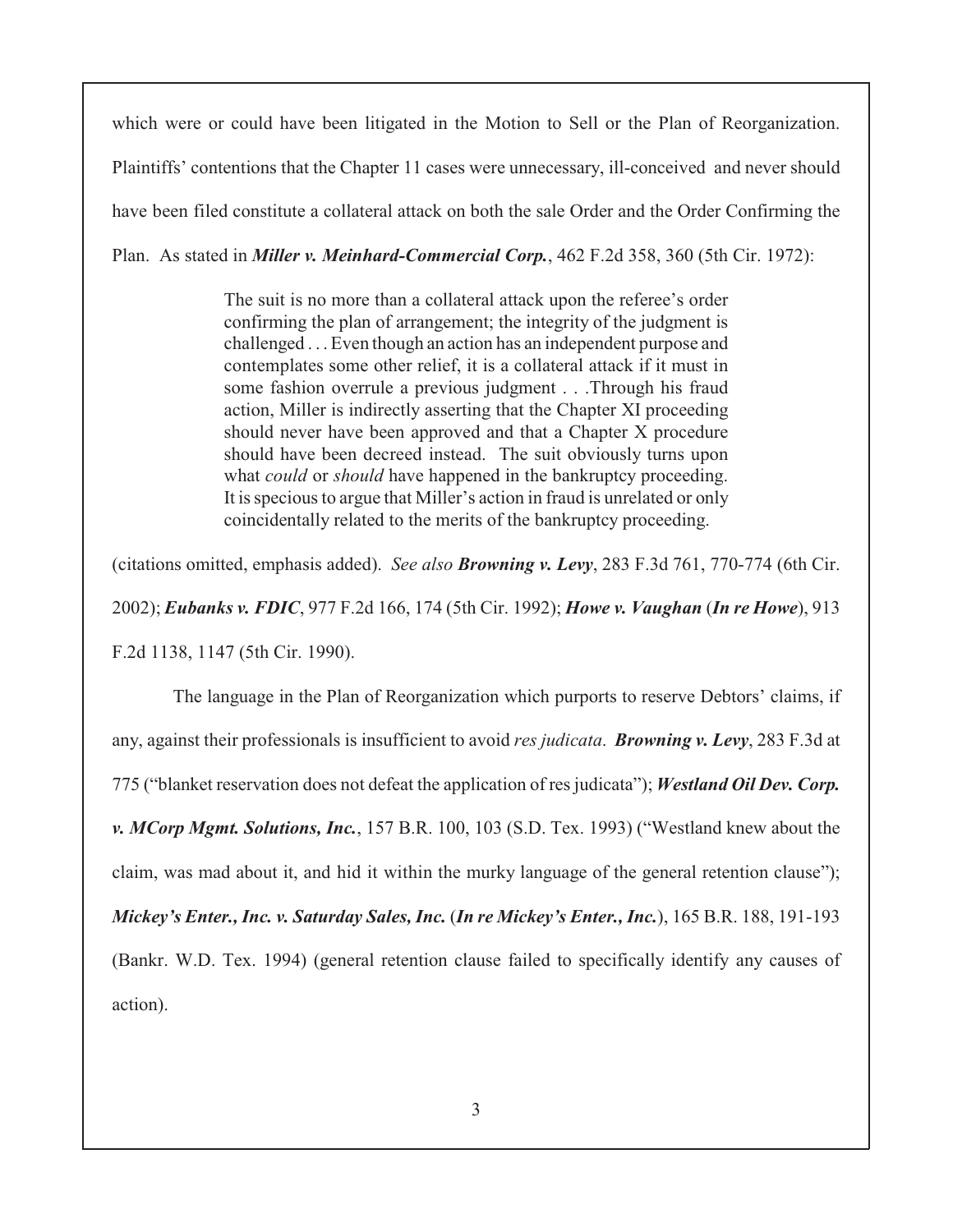# 3. *Judicial Estoppel*.

The Court also grants the Defendant's Motion for Summary Judgment on the issue of judicial estoppel. It is undisputed that a bankruptcy debtor is required to schedule all assets and that there is a duty to amend which continues throughout the case. It is also undisputed that none of the Debtors scheduled a potential cause of action against Defendant in their bankruptcy schedules, even though Plaintiffs claim that their causes of action relate solely to prepetition conduct of Defendant. Although Plaintiffs contend that Defendant would not have scheduled causes of action against itself, the undisputed evidence shows that Plaintiffs were also represented by counsel other than Defendant at all relevant times. Not only were there outside counsel prior to and at the commencement of the bankruptcy cases, but on June 10, 2004, the Debtors filed an Application to Employ the Law Firm of Langley & Banack as Co-Counsel for the Debtors. The employment of Langley & Banack was approved by this Court's Order on July 15, 2004. The Plan and Disclosure Statement were filed by Langley & Banack on or about December 29, 2004, and the confirmation hearing took place on March 2, 2005. If the directors, officers and non-Defendant attorneys of the Plaintiffs wished to assert claims against Defendant, they had ample opportunity to schedule such an asset and specifically reserve it in the Plan. Instead, a general retention clause was merely placed in the Plan and Disclosure Statement which purported to retain any claims which the Plaintiffs might have against any of their professionals.

The leading case on judicial estoppel is*Browning Mfg. v. Mims* (*In re Coastal Plains, Inc.*), 179 F.3d 197 (5th Cir. 1999). *Coastal Plains* described judicial estoppel as a common law doctrine by which a party who has assumed a position in its pleadings may be estopped to later assume an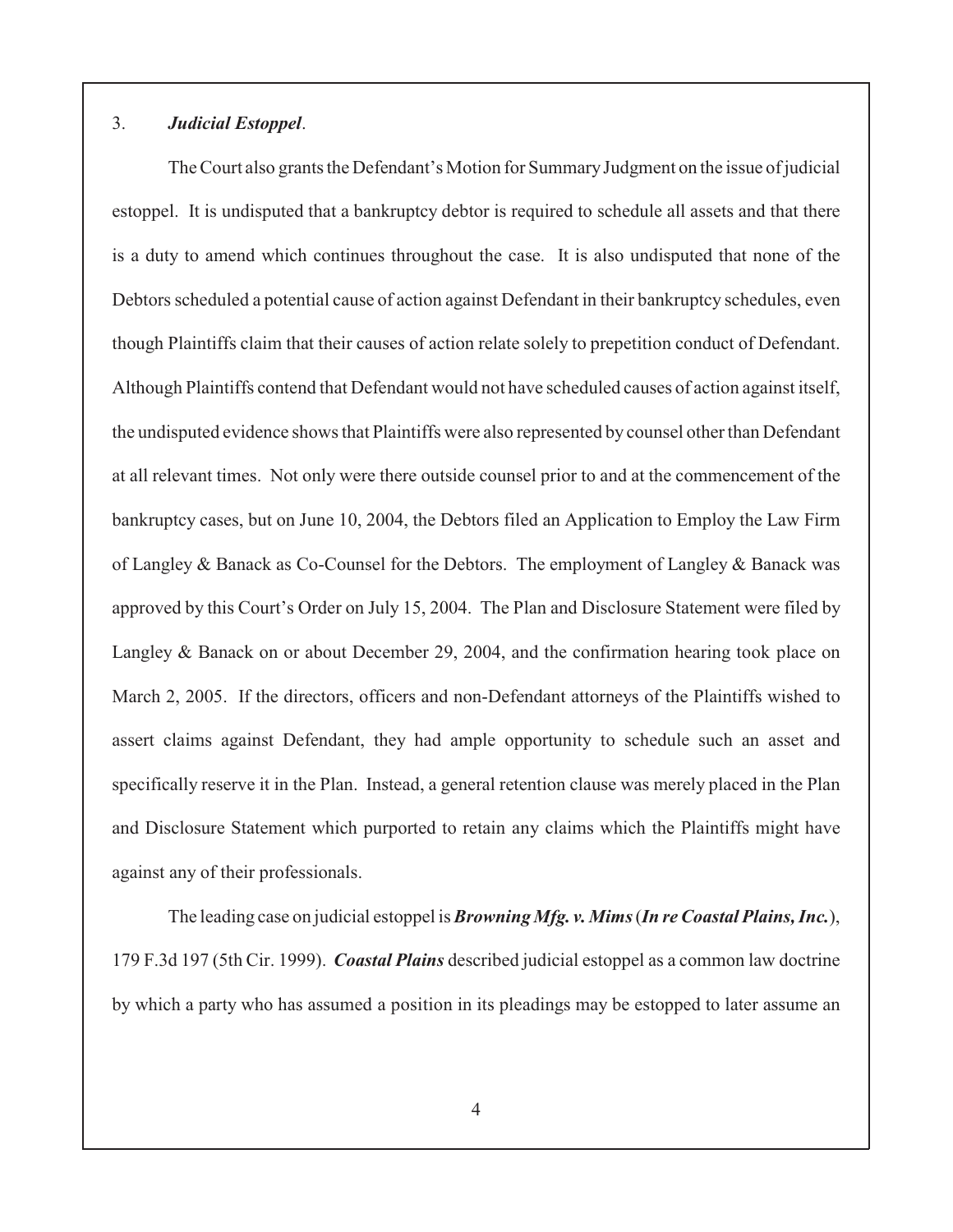inconsistent position. Detrimental reliance by the opponent is not necessary because the doctrine is intended to protect the judicial system rather than the litigants. *Coastal Plains* at 205.

The record is replete with references to purported knowledge on the part of directors, officers and non-Defendant attorneys of alleged wrongdoing by Defendant. By failing to disclose and schedule the causes of action, the Debtors are judicially estopped to take a different position, postconfirmation, that there are claims and causes of action arising out of Defendant's prepetition conduct.

The Plaintiffs claim inadvertence or lack of knowledge should preclude the application of judicial estoppel. The Court does not find that the failure to disclose the alleged causes of action was inadvertent because the Plaintiffs knew of the facts giving rise to the potential claims and chose to keep their potential claims "under the radar" until well after confirmation. In the Plan of Reorganization, in which all of the Debtors were proponents, the Debtors vigorously pursued confirmation as being in the best interest of the creditors and the Debtors. The Plan contains a general reservation of causes of action against professionals of the Debtors, while not specifically listing any claims against particular professionals or the nature of any claims. After confirmation, the Debtors changed their positions, deny benefit as a result of confirmation of the Plan of Reorganization, and claim breach of duties by the Defendant. Judicial estoppel prohibits the assertion of such inconsistent positions. *In re Coastal Plains, Inc.*, 179 F.3d 197, 210 (5th Cir. 1999).

## 4. *Conclusion*.

Summary judgment is rendered for Defendant that Plaintiffs take nothing in this adversary proceeding.